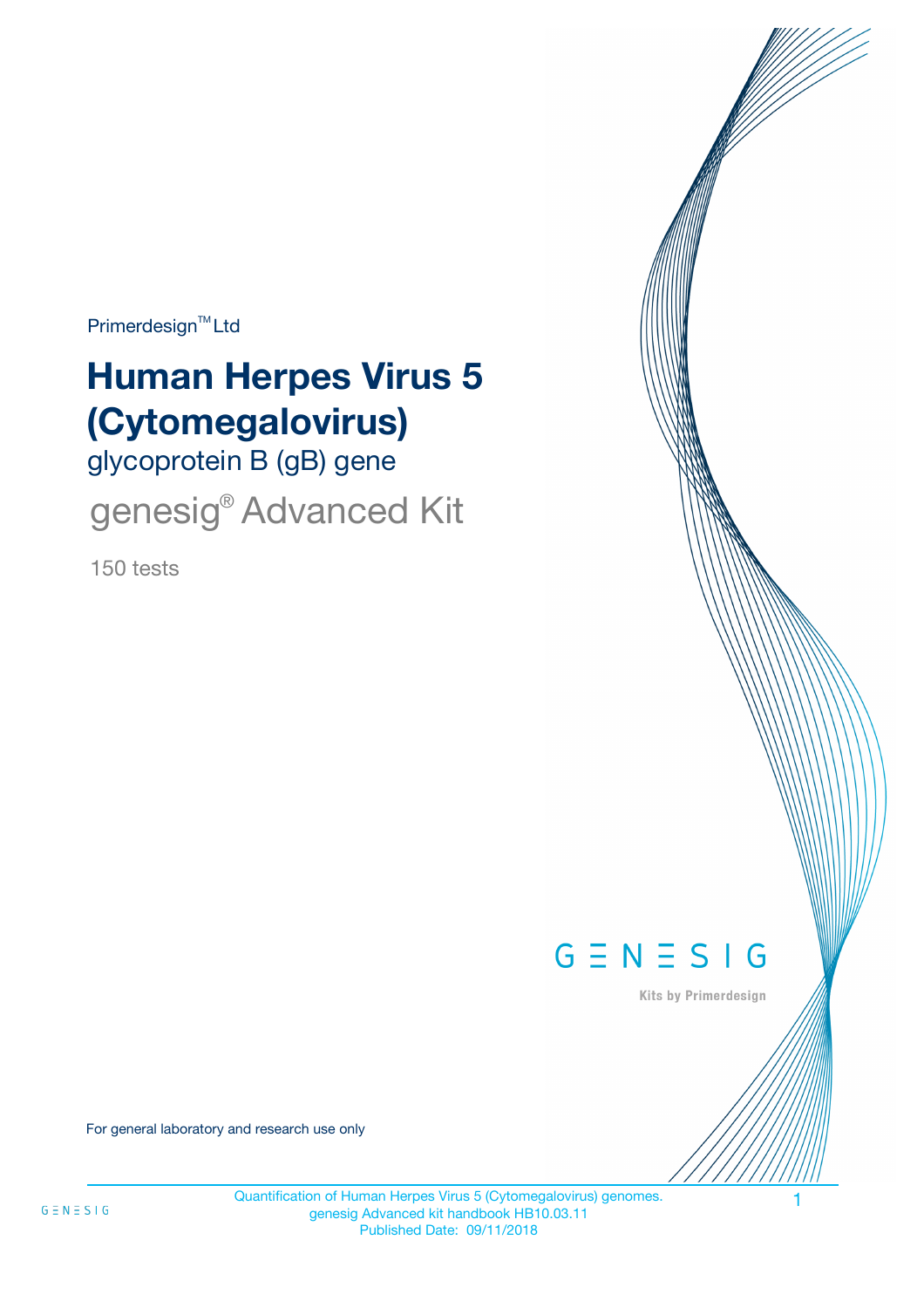## Introduction to Human Herpes Virus 5 (Cytomegalovirus)

Cytomegalovirus (CMV) is the most common congenital (present at birth) infection in the United States.

Cytomegalovirus, or CMV is found universally throughout all geographic locations and socioeconomic groups, and infects between 50% and 85% of adults in the United States by 40 years of age. CMV infection is more widespread in developing countries and in areas of lower socioeconomic conditions. For most healthy persons who acquire CMV after birth there are few symptoms. However, CMV infection is important to certain high-risk groups. Major areas of concern are: (1) the risk of infection to the unborn baby during pregnancy (2) the risk of infection to people who work with children (3) the risk of infection to the immunocompromised person, such as organ transplant recipients and persons infected with human immunodeficiency virus (HIV). (4) the risk of infection to newborn babies

Lytically replicating virus disrupts the cytoskeleton, causing massive cell enlargement, which is the source of the virus' name.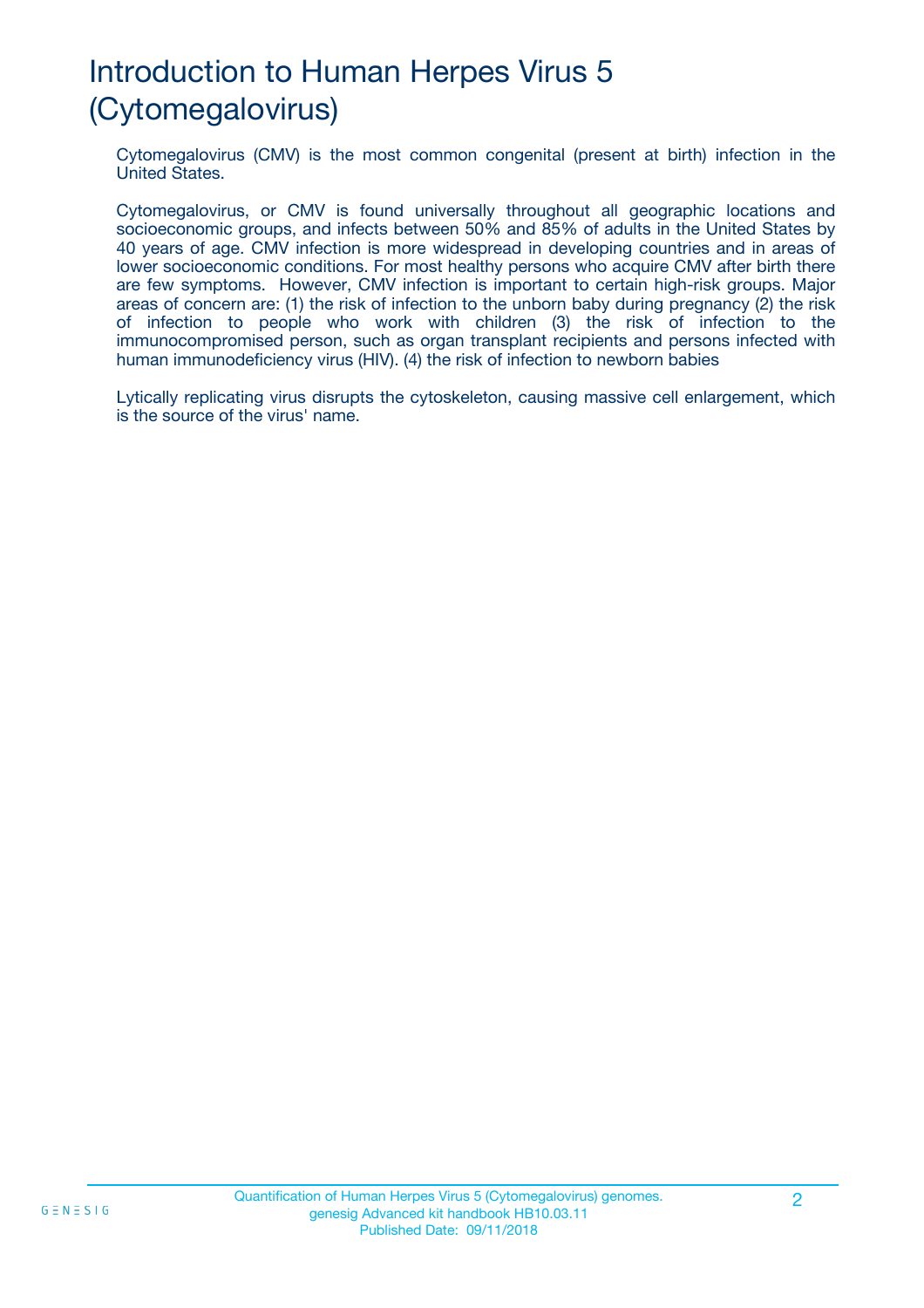## **Specificity**

The Primerdesign genesig Kit for Human Herpes Virus 5 (Cytomegalovirus) (CMV) genomes is designed for the in vitro quantification of CMV genomes. The kit is designed to have a broad detection profile. Specifically, the primers represent 100% homology with over 95% of the NCBI database reference sequences available at the time of design.

The dynamics of genetic variation means that new sequence information may become available after the initial design. Primerdesign periodically reviews the detection profiles of our kits and when required releases new versions.

The target sequence (glycoprotein B) has previously been shown to be a good genetic marker for HHV5 in other real time PCR based studies (Guiver M et.al 2001). The primers and probe sequences in this kit have 100% homology with over 95% of reference sequences contained in the NCBI database based on a comprehensive bioinformatics analysis.

If you require further information, or have a specific question about the detection profile of this kit then please send an e.mail to enquiry@primerdesign.co.uk and our bioinformatics team will answer your question.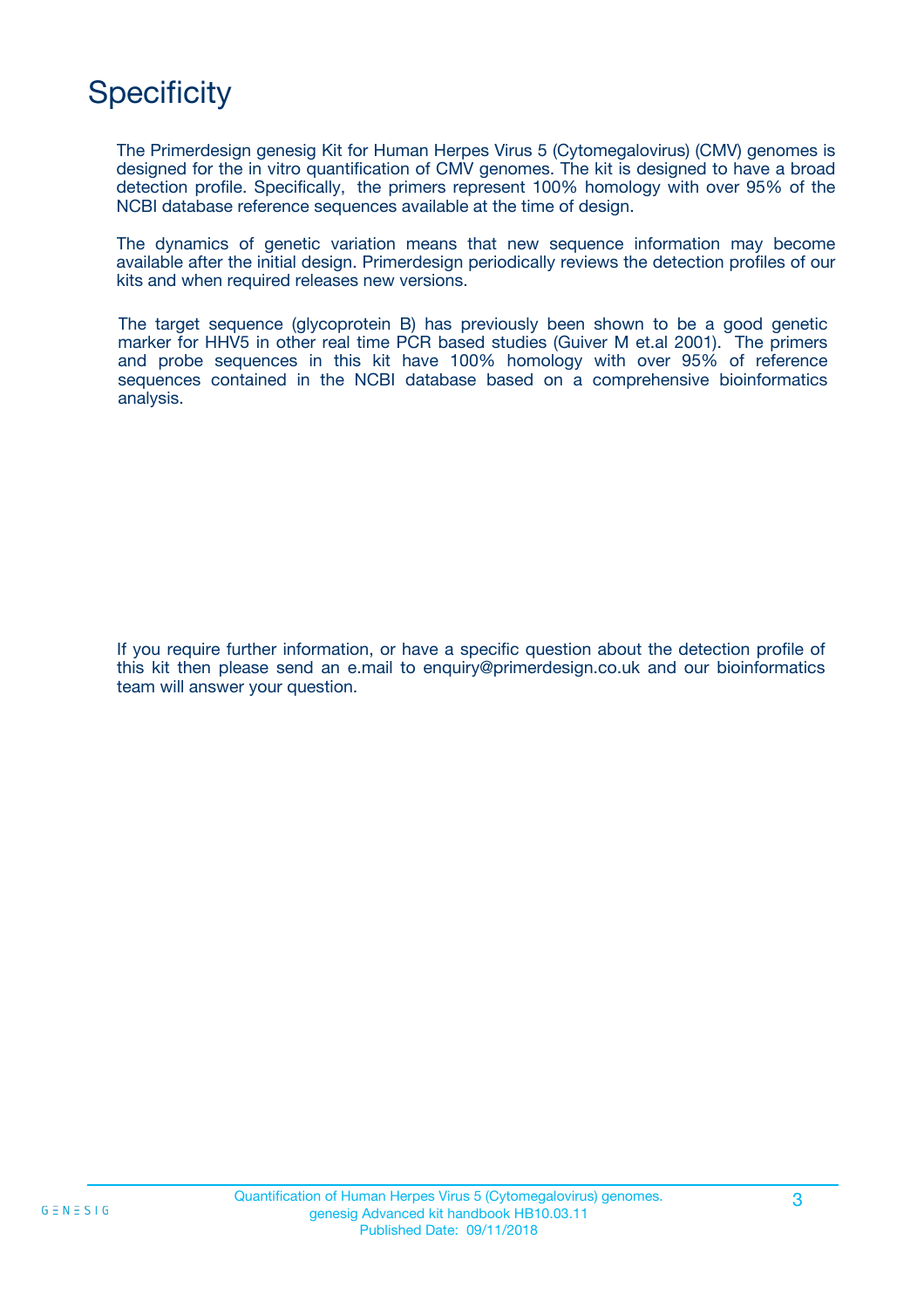## Kit contents

- **CMV specific primer/probe mix (150 reactions BROWN)** FAM labelled
- **CMV positive control template (for Standard curve RED)**
- **Internal extraction control primer/probe mix (150 reactions BROWN)** VIC labelled as standard
- **Internal extraction control DNA (150 reactions BLUE)**
- **Endogenous control primer/probe mix (150 reactions BROWN)** FAM labelled
- **RNase/DNase free water (WHITE)** for resuspension of primer/probe mixes
- **Template preparation buffer (YELLOW)** for resuspension of internal control template, positive control template and standard curve preparation

### Reagents and equipment to be supplied by the user

#### **Real-time PCR Instrument**

#### **Extraction kit**

This kit is recommended for use with genesig Easy DNA/RNA extraction kit. However, it is designed to work well with all processes that yield high quality RNA and DNA with minimal PCR inhibitors.

#### **oasig**TM **lyophilised or Precision**®**PLUS 2X qPCR Master Mix**

This kit is intended for use with oasig or PrecisionPLUS2X qPCR Master Mix.

**Pipettors and Tips**

**Vortex and centrifuge**

#### **Thin walled 1.5 ml PCR reaction tubes**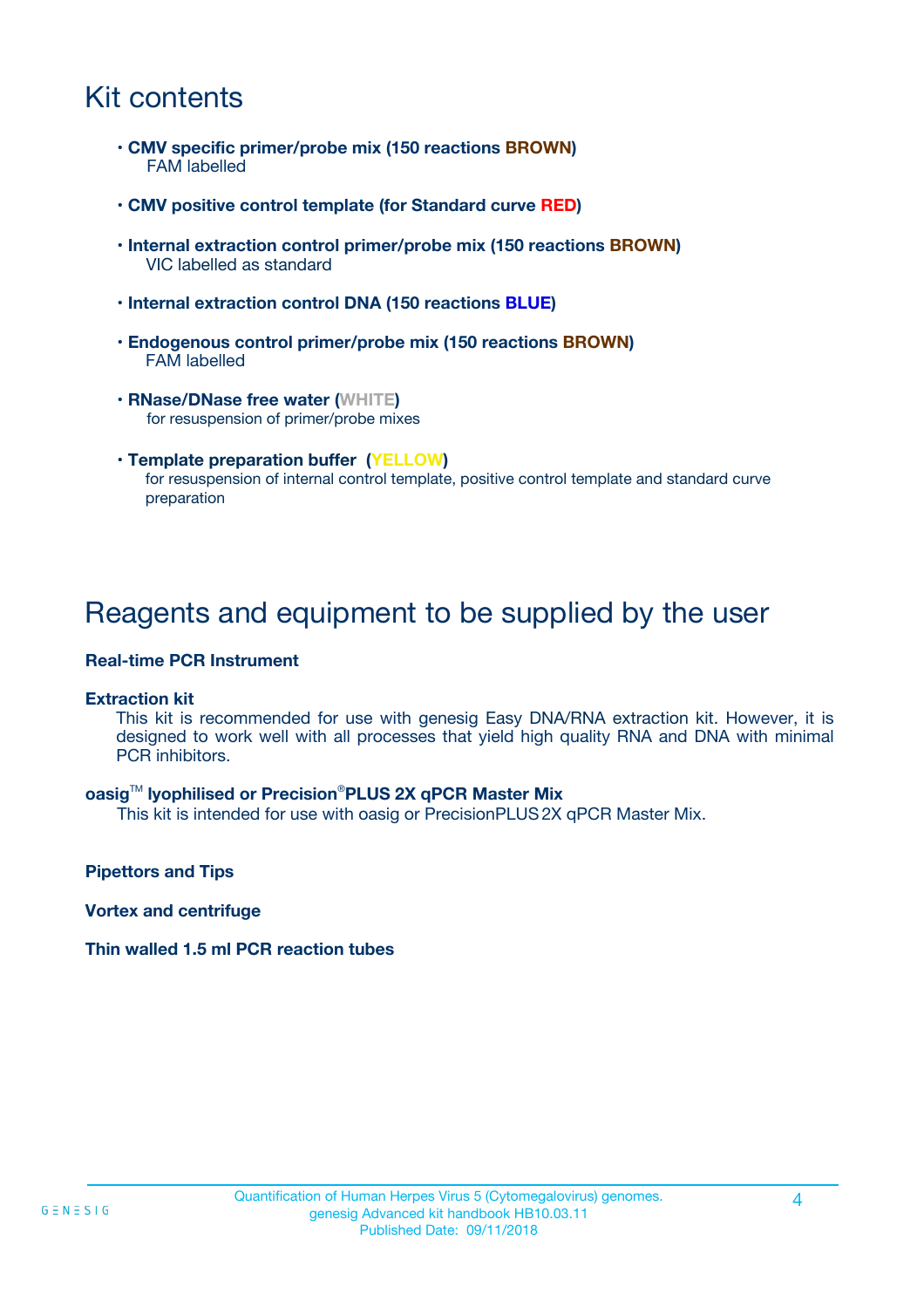### Kit storage and stability

This kit is stable at room temperature but should be stored at -20ºC on arrival. Once the lyophilised components have been resuspended they should not be exposed to temperatures above -20°C for longer than 30 minutes at a time and unnecessary repeated freeze/thawing should be avoided. The kit is stable for six months from the date of resuspension under these circumstances.

If a standard curve dilution series is prepared this can be stored frozen for an extended period. If you see any degradation in this serial dilution a fresh standard curve can be prepared from the positive control.

Primerdesign does not recommend using the kit after the expiry date stated on the pack.

### Suitable sample material

All kinds of sample material suited for PCR amplification can be used. Please ensure the samples are suitable in terms of purity, concentration, and DNA integrity (An internal PCR control is supplied to test for non specific PCR inhibitors). Always run at least one negative control with the samples. To prepare a negative-control, replace the template DNA sample with RNase/DNase free water.

### Dynamic range of test

Under optimal PCR conditions genesig CMV detection kits have very high priming efficiencies of >95% and can detect less than 100 copies of target template.

### Notices and disclaimers

This product is developed, designed and sold for research purposes only. It is not intended for human diagnostic or drug purposes or to be administered to humans unless clearly expressed for that purpose by the Food and Drug Administration in the USA or the appropriate regulatory authorities in the country of use. During the warranty period Primerdesign genesig detection kits allow precise and reproducible data recovery combined with excellent sensitivity. For data obtained by violation to the general GLP guidelines and the manufacturer's recommendations the right to claim under guarantee is expired. PCR is a proprietary technology covered by several US and foreign patents. These patents are owned by Roche Molecular Systems Inc. and have been sub-licensed by PE Corporation in certain fields. Depending on your specific application you may need a license from Roche or PE to practice PCR. Additional information on purchasing licenses to practice the PCR process may be obtained by contacting the Director of Licensing at Roche Molecular Systems, 1145 Atlantic Avenue, Alameda, CA 94501 or Applied Biosystems business group of the Applera Corporation, 850 Lincoln Centre Drive, Foster City, CA 94404. In addition, the 5' nuclease assay and other homogeneous amplification methods used in connection with the PCR process may be covered by U.S. Patents 5,210,015 and 5,487,972, owned by Roche Molecular Systems, Inc, and by U.S. Patent 5,538,848, owned by The Perkin-Elmer Corporation.

## Trademarks

Primerdesign™ is a trademark of Primerdesign Ltd.

genesig $^\circledR$  is a registered trademark of Primerdesign Ltd.

The PCR process is covered by US Patents 4,683,195, and 4,683,202 and foreign equivalents owned by Hoffmann-La Roche AG. BI, ABI PRISM® GeneAmp® and MicroAmp® are registered trademarks of the Applera Genomics (Applied Biosystems Corporation). BIOMEK® is a registered trademark of Beckman Instruments, Inc.; iCycler™ is a registered trademark of Bio-Rad Laboratories, Rotor-Gene is a trademark of Corbett Research. LightCycler™ is a registered trademark of the Idaho Technology Inc. GeneAmp®, TaqMan® and AmpliTaqGold® are registered trademarks of Roche Molecular Systems, Inc., The purchase of the Primerdesign™ reagents cannot be construed as an authorization or implicit license to practice PCR under any patents held by Hoffmann-LaRoche Inc.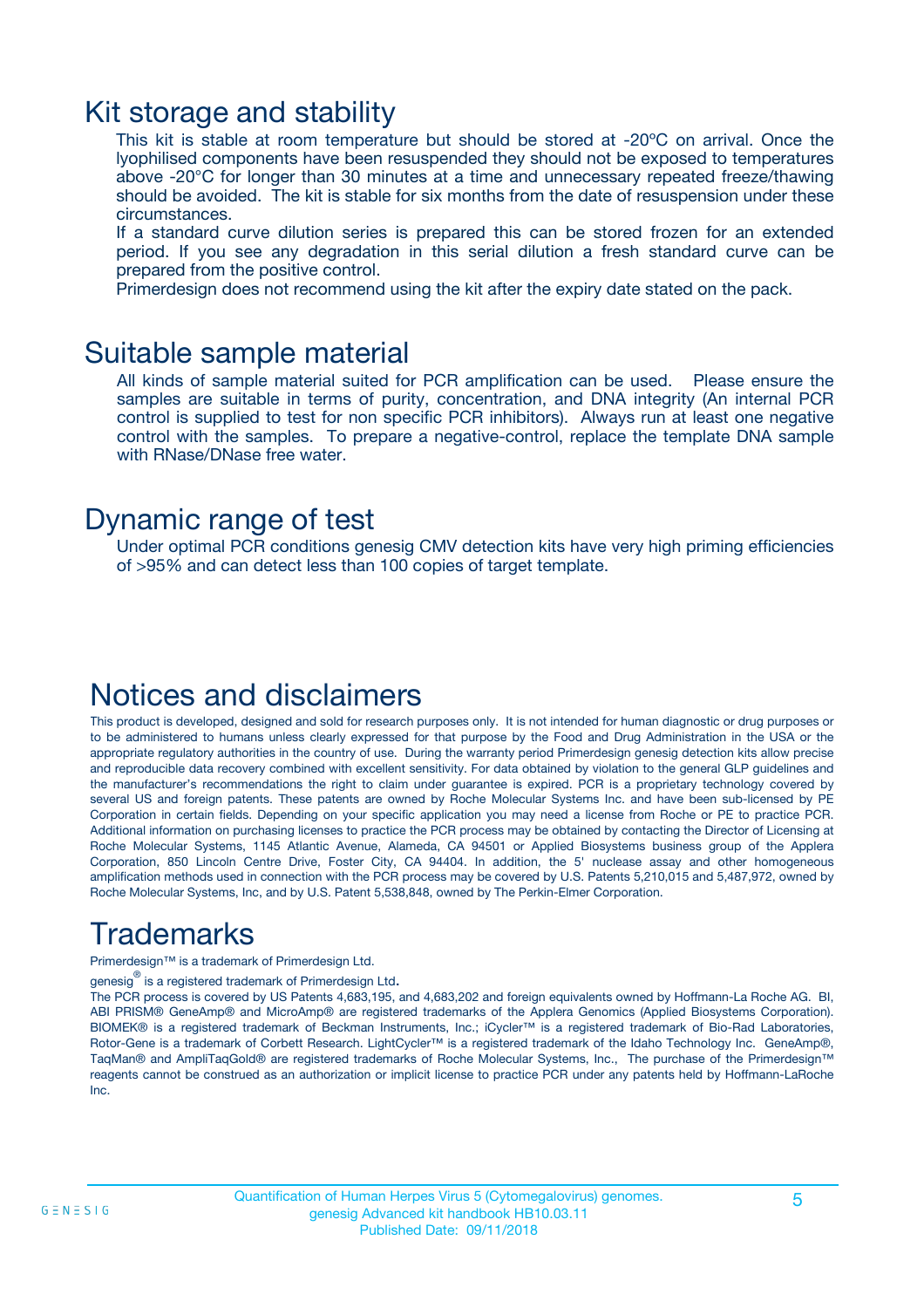### Principles of the test

#### **Real-time PCR**

A CMV specific primer and probe mix is provided and this can be detected through the FAM channel.

The primer and probe mix provided exploits the so-called TaqMan® principle. During PCR amplification, forward and reverse primers hybridize to the CMV DNA. A fluorogenic probe is included in the same reaction mixture which consists of a DNA probe labeled with a 5`-dye and a 3`-quencher. During PCR amplification, the probe is cleaved and the reporter dye and quencher are separated. The resulting increase in fluorescence can be detected on a range of qPCR platforms.

#### **Positive control**

For copy number determination and as a positive control for the PCR set up, the kit contains a positive control template. This can be used to generate a standard curve of CMV copy number / Cq value. Alternatively the positive control can be used at a single dilution where full quantitative analysis of the samples is not required. Each time the kit is used, at least one positive control reaction must be included in the run. A positive result indicates that the primers and probes for detecting the target CMV gene worked properly in that particular experimental scenario. If a negative result is obtained the test results are invalid and must be repeated. Care should be taken to ensure that the positive control does not contaminate any other kit component which would lead to false-positive results. This can be achieved by handling this component in a Post PCR environment. Care should also be taken to avoid cross-contamination of other samples when adding the positive control to the run. This can be avoided by sealing all other samples and negative controls before pipetting the positive control into the positive control well.

#### **Negative control**

To validate any positive findings a negative control reaction should be included every time the kit is used. For this reaction the RNase/DNase free water should be used instead of template. A negative result indicates that the reagents have not become contaminated while setting up the run.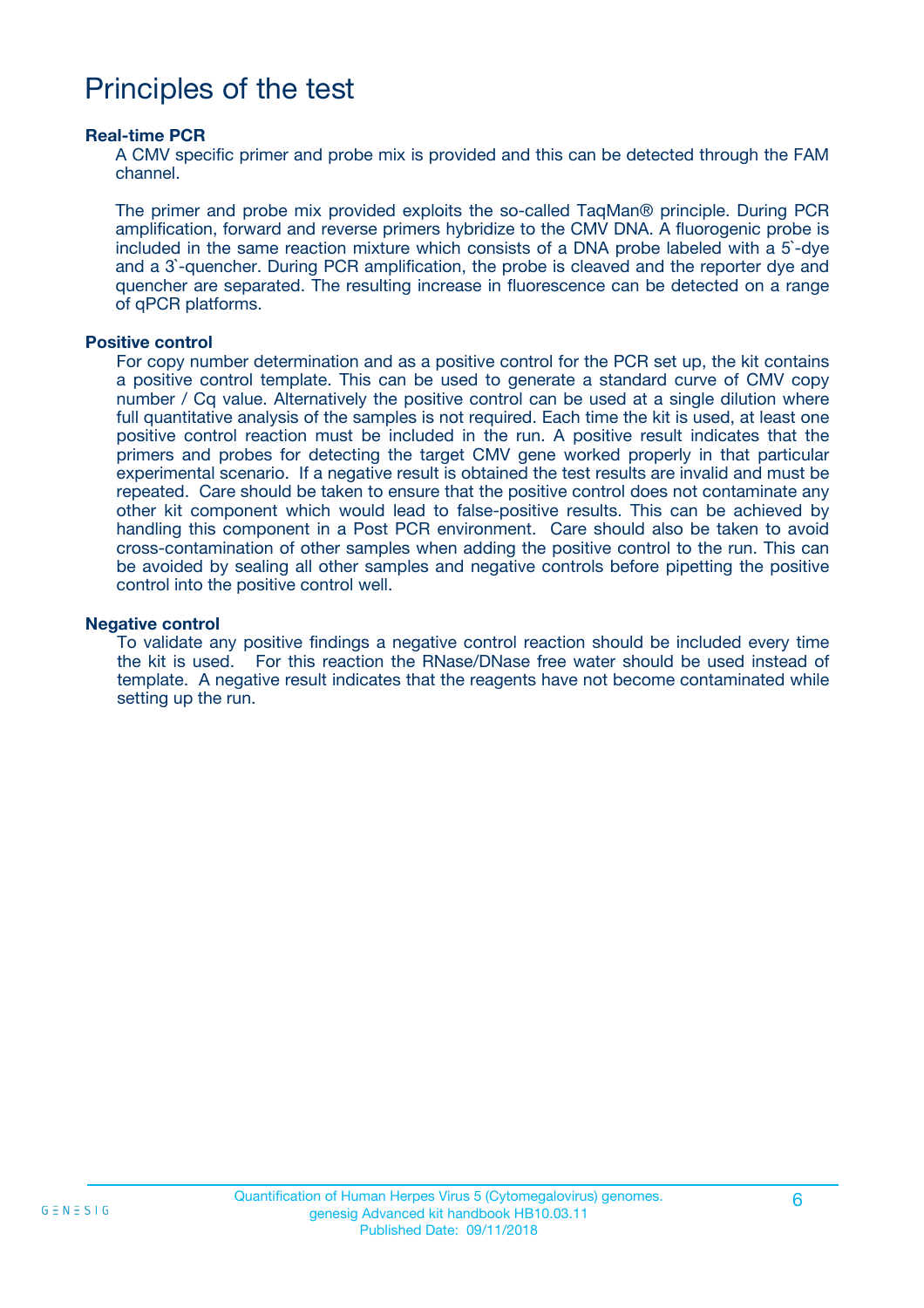#### **Internal DNA extraction control**

When performing DNA extraction, it is often advantageous to have an exogenous source of DNA template that is spiked into the lysis buffer. This control DNA is then co-purified with the sample DNA and can be detected as a positive control for the extraction process. Successful co-purification and qPCR for the control DNA also indicates that PCR inhibitors are not present at a high concentration.

A separate primer and probe mix are supplied with this kit to detect the exogenous DNA using qPCR. The primers are present at PCR limiting concentrations which allows multiplexing with the target sequence primers. Amplification of the control DNA does not interfere with detection of the CMV target DNA even when present at low copy number. The Internal control is detected through the VIC channel and gives a Cq value of 28+/-3.

#### **Endogenous control**

To confirm extraction of a valid biological template, a primer and probe mix is included to detect an endogenous gene. Detection of the endogenous control is through the FAM channel and it is NOT therefore possible to perform a multiplex with the CMV primers. A poor endogenous control signal may indicate that the sample did not contain sufficient biological material.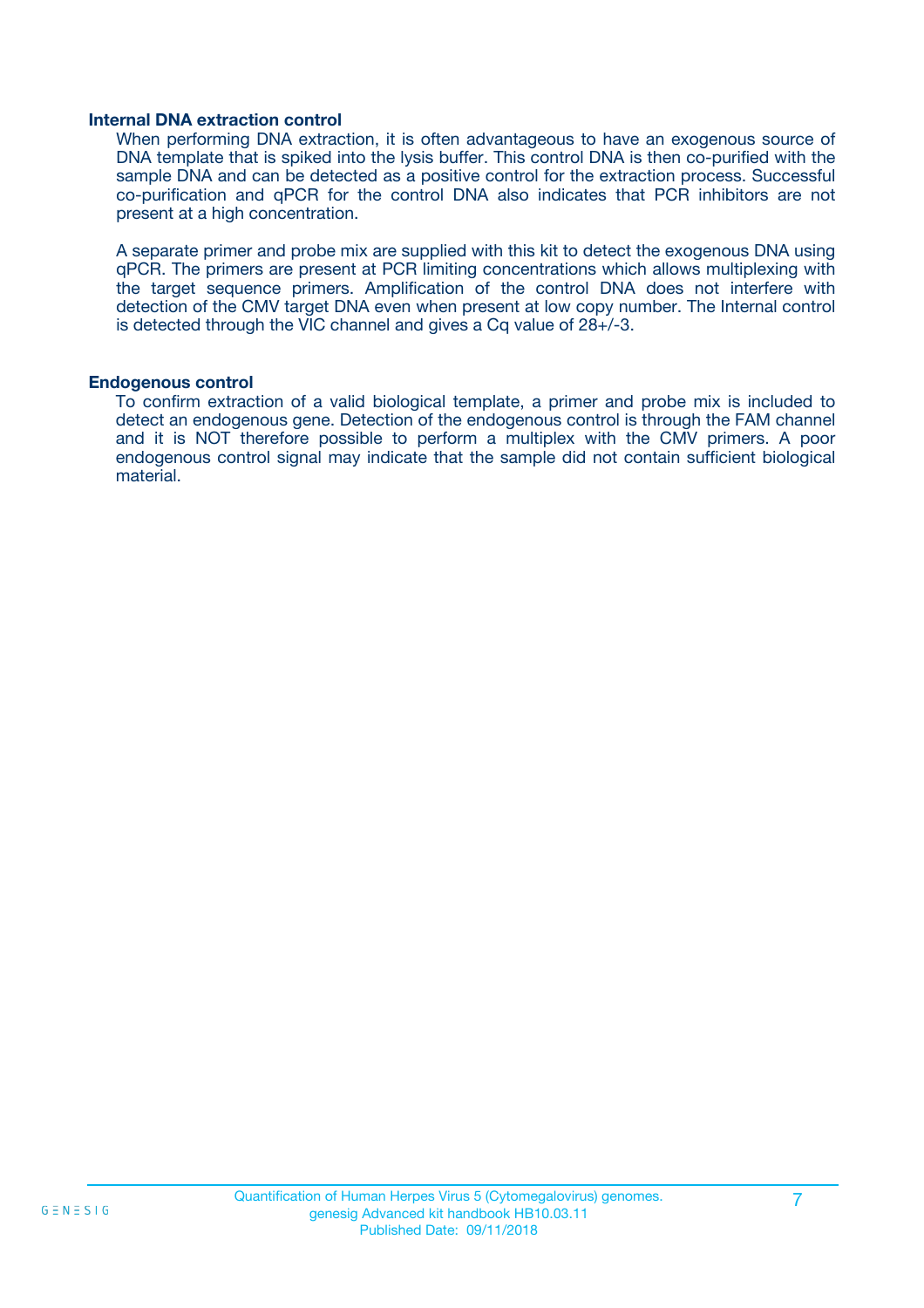### Resuspension protocol

To minimize the risk of contamination with foreign DNA, we recommend that all pipetting be performed in a PCR clean environment. Ideally this would be a designated PCR lab or PCR cabinet. Filter tips are recommended for all pipetting steps.

- **1. Pulse-spin each tube in a centrifuge before opening.** This will ensure lyophilised primer and probe mix is in the base of the tube and is not spilt upon opening the tube.
- **2. Resuspend the primer/probe mixes in the RNase/DNase free water supplied, according to the table below:**

To ensure complete resuspension, vortex each tube thoroughly.

| Component - resuspend in water                       |          |  |
|------------------------------------------------------|----------|--|
| <b>Pre-PCR pack</b>                                  |          |  |
| CMV primer/probe mix (BROWN)                         | $165$ µ  |  |
| Internal extraction control primer/probe mix (BROWN) | $165$ µl |  |
| Endogenous control primer/probe mix (BROWN)          | 165 µl   |  |

**3. Resuspend the internal control template and positive control template in the template preparation buffer supplied, according to the table below:** To ensure complete resuspension, vortex each tube thoroughly.

| Component - resuspend in template preparation buffer |          |  |  |
|------------------------------------------------------|----------|--|--|
| <b>Pre-PCR heat-sealed foil</b>                      |          |  |  |
| Internal extraction control DNA (BLUE)               |          |  |  |
| <b>Post-PCR heat-sealed foil</b>                     |          |  |  |
| CMV Positive Control Template (RED) *                | $500$ µl |  |  |

\* This component contains high copy number template and is a VERY significant contamination risk. It must be opened and handled in a separate laboratory environment, away from the other components.

### DNA extraction

The internal extraction control DNA can be added either to the DNA lysis/extraction buffer or to the DNA sample once it has been resuspended in lysis buffer.

**DO NOT add the internal extraction control DNA directly to the unprocessed biological sample as this will lead to degradation and a loss in signal.**

- **1. Add 4µl of the Internal extraction control DNA (BLUE) to each sample in DNA lysis/extraction buffer per sample.**
- **2. Complete DNA extraction according to the manufacturers protocols.**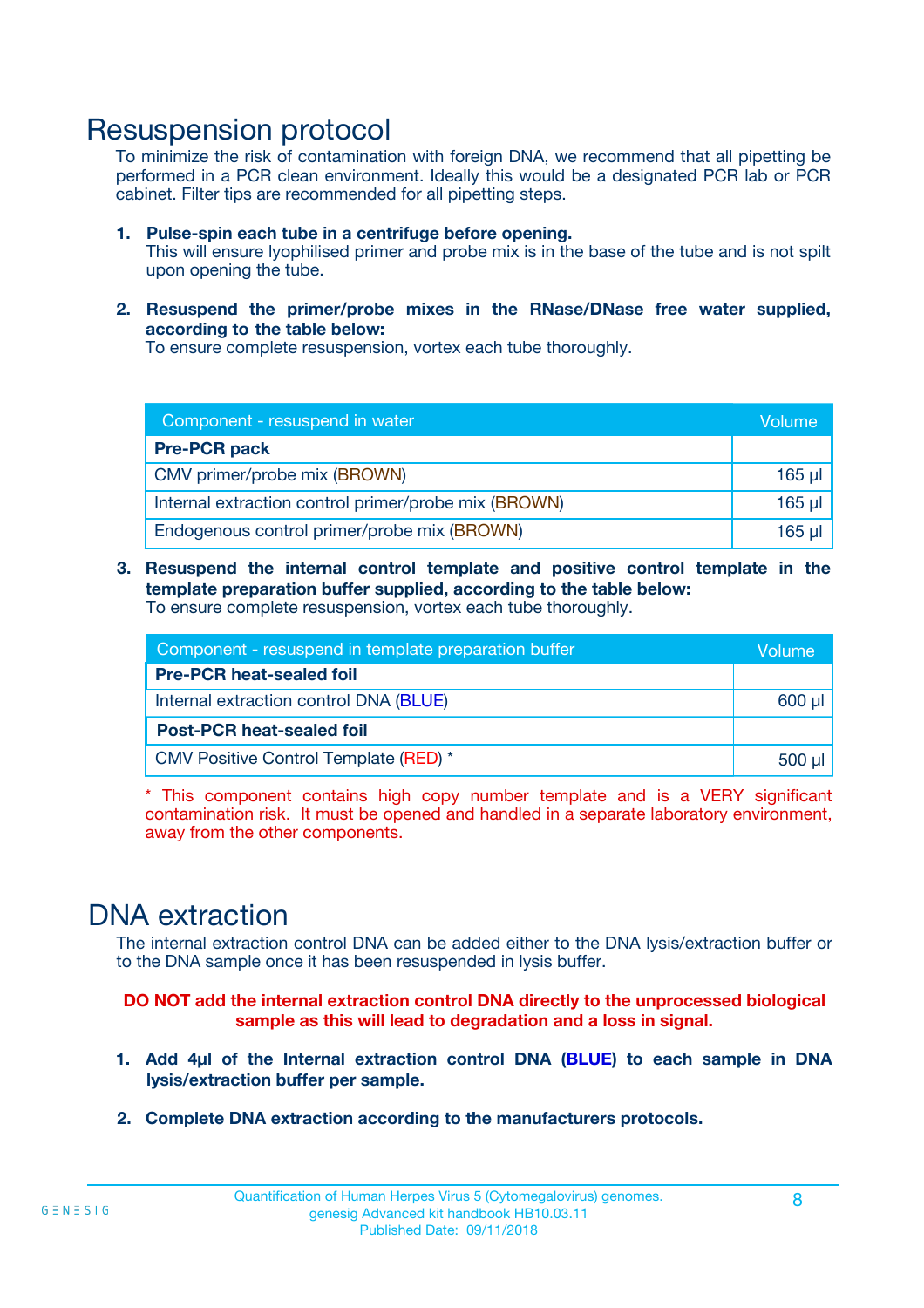## qPCR detection protocol

**1. For each DNA sample prepare a reaction mix according to the table below:** Include sufficient reactions for positive and negative controls.

| Component                                            | Volume   |
|------------------------------------------------------|----------|
| oasig or PrecisionPLUS 2X qPCR Master Mix            | $10 \mu$ |
| CMV primer/probe mix (BROWN)                         | 1 µI     |
| Internal extraction control primer/probe mix (BROWN) | 1 µl     |
| <b>RNase/DNase free water (WHITE)</b>                | $3 \mu$  |
| <b>Final Volume</b>                                  | 15 µl    |

**2. For each DNA sample prepare an endogenous control reaction according to the table below (Optional):**

**This control reaction will provide useful information regarding the quality of the biological sample.**

| Component                                   | Volume   |
|---------------------------------------------|----------|
| oasig or PrecisionPLUS 2X qPCR Master Mix   | $10 \mu$ |
| Endogenous control primer/probe mix (BROWN) | 1 µI     |
| <b>RNase/DNase free water (WHITE)</b>       | $4 \mu$  |
| <b>Final Volume</b>                         | 15 µl    |

- **3. Pipette 15µl of each mix into individual wells according to your qPCR experimental plate set up.**
- **4. Prepare sample DNA templates for each of your samples.**
- **5. Pipette 5µl of DNA template into each well, according to your experimental plate set up.**

For negative control wells use 5µl of RNase/DNase free water. The final volume in each well is 20ul.

**6. If a standard curve is included for quantitative analysis, prepare a reaction mix according to the table below:**

| Component                                 | Volume          |
|-------------------------------------------|-----------------|
| oasig or PrecisionPLUS 2X qPCR Master Mix | $10 \mu$        |
| CMV primer/probe mix (BROWN)              | 1 µI            |
| <b>RNase/DNase free water (WHITE)</b>     | $4 \mu$         |
| <b>Final Volume</b>                       | 15 <sub>µ</sub> |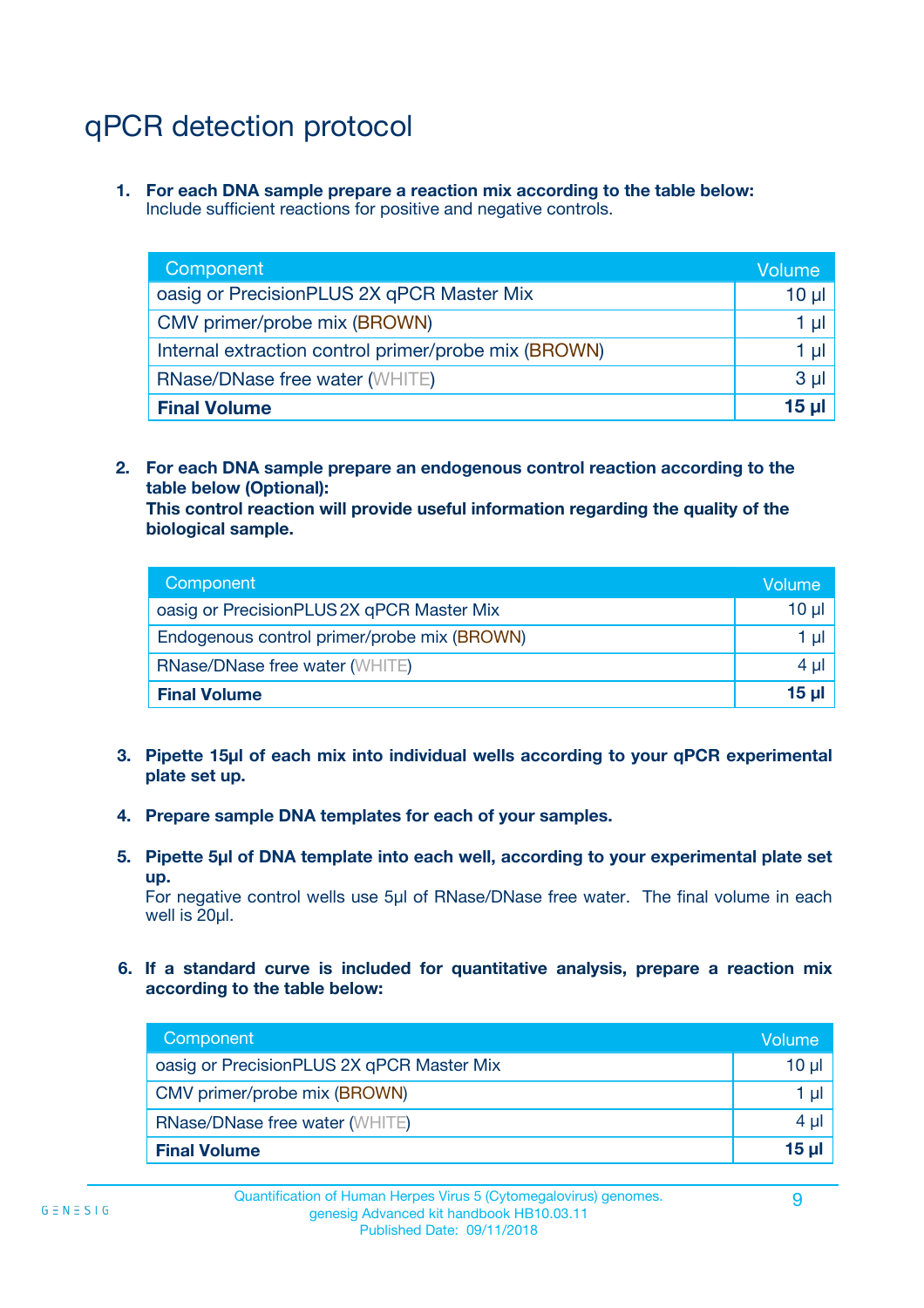#### **7. Preparation of standard curve dilution series.**

- 1) Pipette 90µl of template preparation buffer into 5 tubes and label 2-6
- 2) Pipette 10µl of Positive Control Template (RED) into tube 2
- 3) Vortex thoroughly
- 4) Change pipette tip and pipette 10µl from tube 2 into tube 3
- 5) Vortex thoroughly

Repeat steps 4 and 5 to complete the dilution series

| <b>Standard Curve</b>         | Copy Number*           |
|-------------------------------|------------------------|
| Tube 1 Positive control (RED) | $2 \times 10^5$ per µl |
| Tube 2                        | $2 \times 10^4$ per µl |
| Tube 3                        | $2 \times 10^3$ per µl |
| Tube 4                        | $2 \times 10^2$ per µl |
| Tube 5                        | 20 per µl              |
| Tube 6                        | 2 per µl               |

\*The quantitative results produced by the genesig CMV kit can be converted to International Units by multiplying copy numbers by 4.06. This conversion factor was developed using RNA/DNA extracted (where applicable) from the WHO International Standard for CMV.

Users of this kit are advised that the conversion factor serves as a guide. For the highest level of accuracy, it is best practice to calculate conversion factors independently using the WHO International Standard. If unsure, please contact your local sales representative for details regarding the generation of the conversion factor to ensure it is applied in the most appropriate fashion.

**8. Pipette 5µl of standard template into each well for the standard curve according to your experimental plate set up.**

The final volume in each well is 20µl.

## qPCR amplification protocol

Amplification conditions using oasig or PrecisionPLUS 2X qPCR Master Mix.

|             | <b>Step</b>       | Time            | Temp  |
|-------------|-------------------|-----------------|-------|
|             | Enzyme activation | 2 min           | 95 °C |
| Cycling x50 | Denaturation      | 10 <sub>s</sub> | 95 °C |
|             | DATA COLLECTION * | 60 s            | 60 °C |

\* Fluorogenic data should be collected during this step through the FAM and VIC channels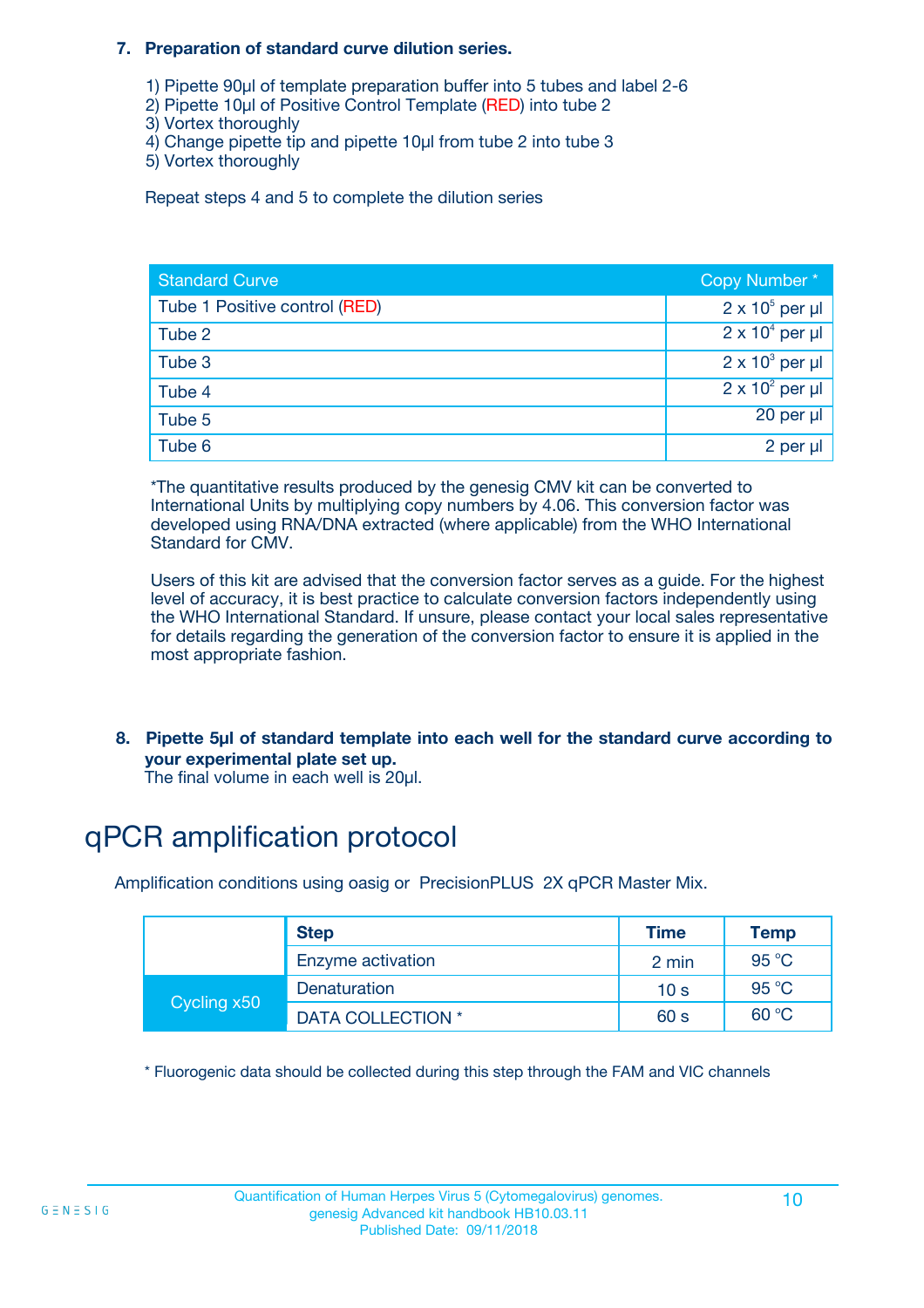## Interpretation of results

| <b>Target</b><br>(FAM) | <b>Internal</b><br>control<br>(NIC) | <b>Positive</b><br>control | <b>Negative</b><br>control | Interpretation                                                                                                  |
|------------------------|-------------------------------------|----------------------------|----------------------------|-----------------------------------------------------------------------------------------------------------------|
| $\leq 30$              | $+ 1 -$                             | ÷                          |                            | <b>POSITIVE QUANTITATIVE RESULT</b><br>calculate copy number                                                    |
| > 30                   | ٠                                   | ÷                          |                            | <b>POSITIVE QUANTITATIVE RESULT</b><br>calculate copy number                                                    |
| > 30                   |                                     | ÷                          |                            | <b>POSITIVE QUALITATIVE RESULT</b><br>do not report copy number as this<br>may be due to poor sample extraction |
|                        | ÷                                   | ÷                          |                            | <b>NEGATIVE RESULT</b>                                                                                          |
| $+ 1 -$                | $+ 1 -$                             | ÷                          | $\leq$ 35                  | <b>EXPERIMENT FAILED</b><br>due to test contamination                                                           |
| $+$ / -                | $+ 1 -$                             | ÷                          | > 35                       | $\star$                                                                                                         |
|                        |                                     | ÷                          |                            | <b>SAMPLE PREPARATION FAILED</b>                                                                                |
|                        |                                     |                            | $+$ /                      | <b>EXPERIMENT FAILED</b>                                                                                        |

Positive control template (**RED**) is expected to amplify between Cq 16 and 23. Failure to satisfy this quality control criterion is a strong indication that the experiment has been compromised.

\*Where the test sample is positive and the negative control is positive with a  $Ca > 35$ , the sample must be reinterpreted based on the relative signal strength of the two results:



If the sample amplifies  $> 5$  Cq earlier than the negative control then the sample should be reinterpreted (via the table above) with the negative control verified as negative.



If the sample amplifies  $< 5$  Cq earlier than the negative control then the positive sample result is invalidated and<br>the result should be determined  $the$  result should be inconclusive due to test contamination. The test for this sample should be repeated.